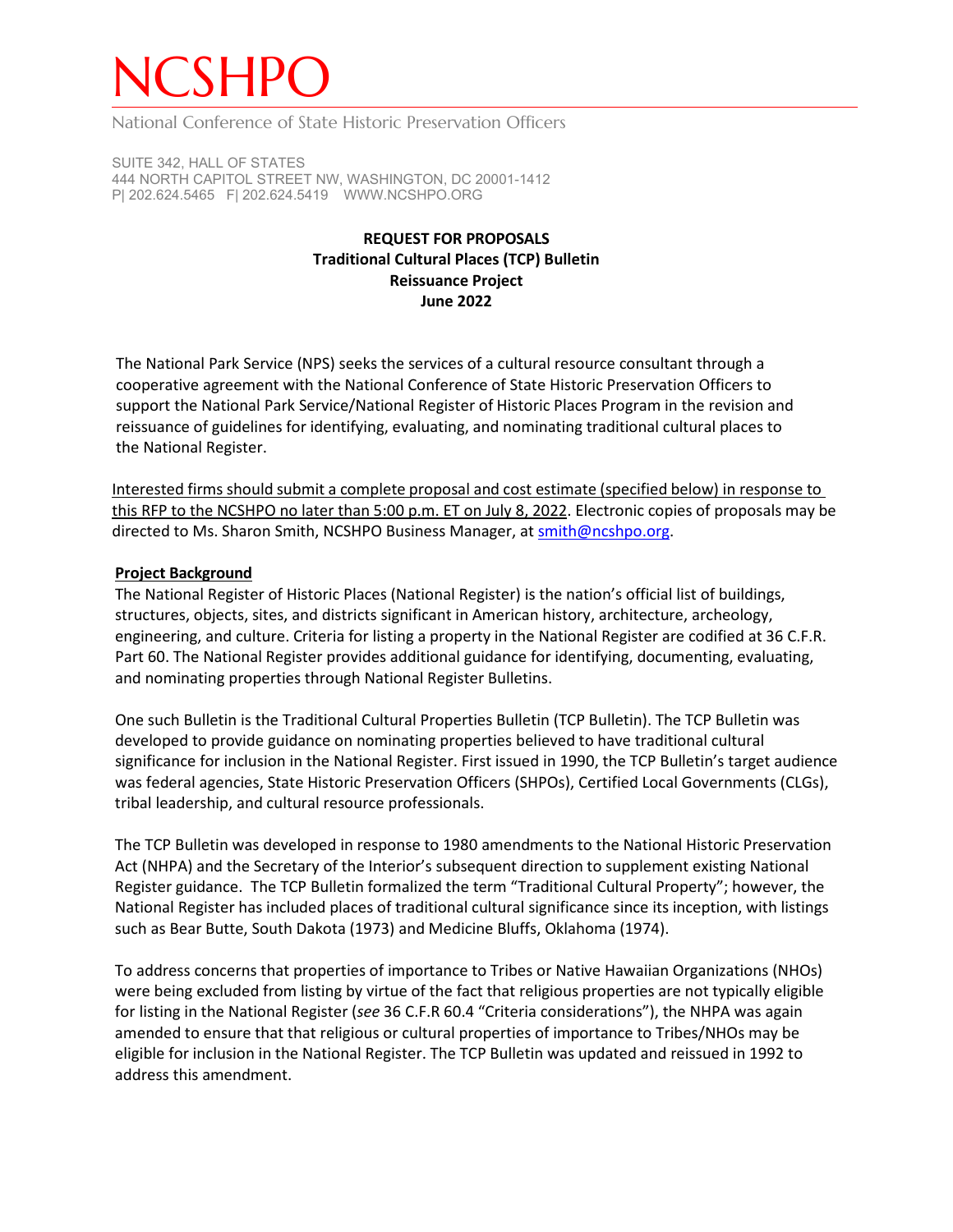The TCP Bulletin was further revised in 1998 at the request of the preservation community to provide clarity that TCPs are not a new property type nor an additional level of significance.

From 2011 to 2013, NPS held "listening sessions" around the country in response to ever-increasing requests for additional assistance on TCP identification and evaluation from State and Tribal Historic Preservation Offices, federal agencies, and cultural resource professionals. NPS hosted webinars and participated conferences, teleconferences, and/or meetings with national and regional historic preservation partners—including Tribes, NHOs, SHPOs, and federal agencies—and the general public. More than 100 written comments were received; most asked for clarification on just what is eligible as a TCP and just how the Section 106 process applies to TCPs.

Between 2014 and 2017, NPS developed a revised draft TCP Bulletin that simplifies the language and includes additional examples and case studies. (Note: There is no change from the 1998 TCP Bulletin in the definition of a TCP or how one is identified, documented, and evaluated.) Concurrently, the Advisory Council on Historic Preservation (ACHP) developed a separate document that addresses federal preservation planning for TCPs, with a focus on the Section 106 process. In mid-2017, the update initiative was halted.

In 2022, NPS further revised the draft TCP Bulletin. It is this revised Bulletin that NPS will issue for tribal consultation and partner and public engagement.

## **Scope of Work**

NPS seeks to revise and reissue the TCP Bulletin. To successfully accomplish this work, NPS seeks a consultant to provide logistical support for government-to-government consultation and stakeholder meetings; manage incoming comments; and design, layout, and publish the TCP Bulletin.

#### Project Tasks

- 1. Provide logistical support for government-to-government consultation with Native American Tribes
	- a. Provide and manage meeting software, *e.g.,* Zoom, to conduct virtual meetings
	- b. Provide and manage court reporter to record proceedings and prepare transcripts of meetings
	- c. Serve as producer during meetings, *e.g.,* troubleshoot technical problems, mute/unmute participants
	- d. Produce meeting notes
	- e. Participate in post-meeting discussions with NPS staff to review technical and substantive proceedings and to make recommendations as appropriate

Schedule for government-to-government consultation (dates/times TBD)

| Party                                            | <b>Description</b>             | <b>Total Webinars</b> |
|--------------------------------------------------|--------------------------------|-----------------------|
| Native American tribes,<br>grouped by geographic | Each offered x1:               | 4                     |
| regions                                          | East coast time zone<br>tribes |                       |
|                                                  | Central time zone tribes       |                       |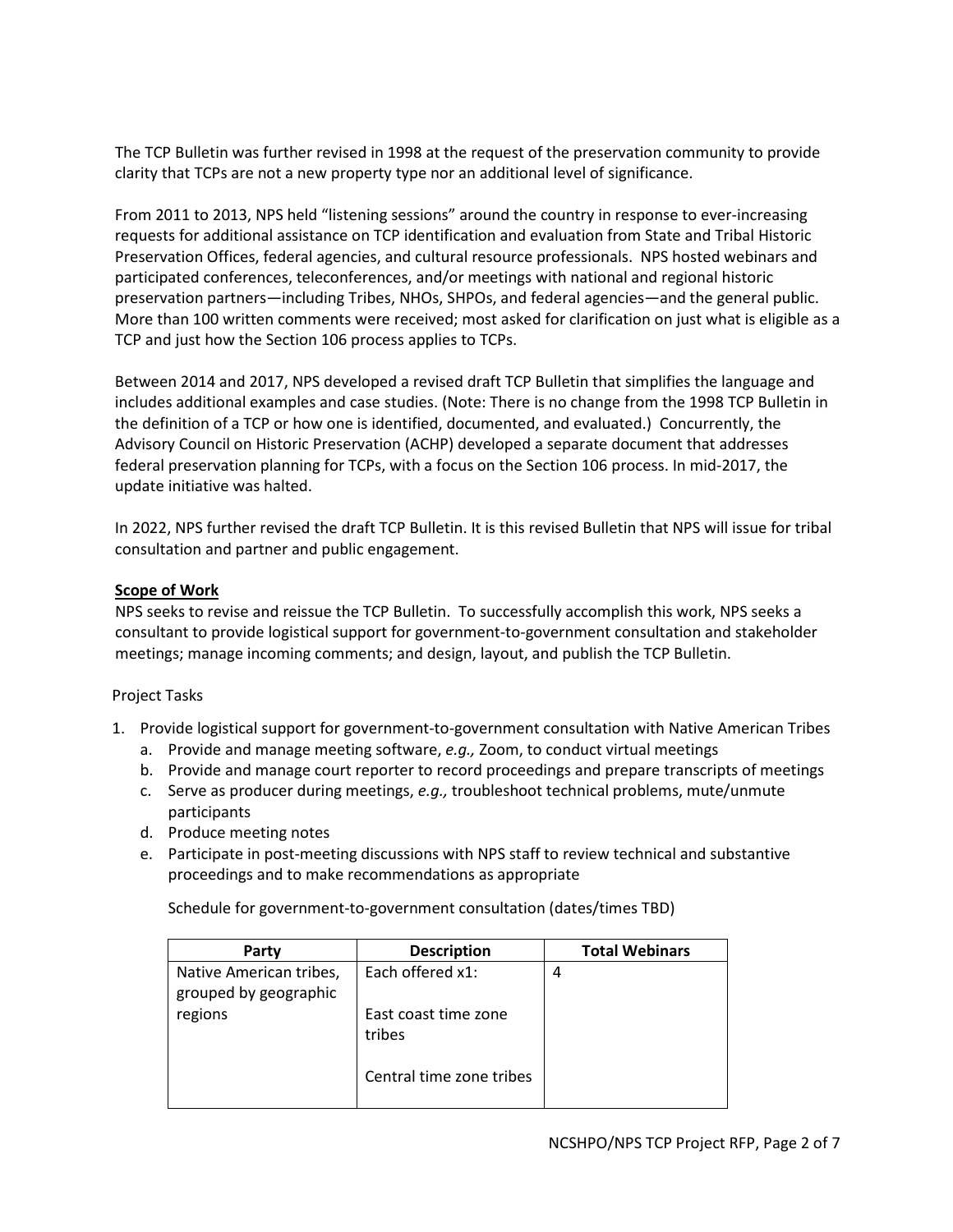| Mountain time zone<br>tribes   |                |
|--------------------------------|----------------|
| West coast time zone<br>tribes |                |
| Total g-2-g webinars           | $\overline{4}$ |

- 2. Provide logistical support for stakeholder meetings
	- a. Provide and manage meeting software, *e.g.,* Zoom, to conduct virtual meetings
	- b. Serve as producer during meetings, *e.g.,* troubleshoot technical problems, mute/unmute participants
	- c. Produce meeting notes
	- d. Participate in post-meeting discussions with NPS staff to review technical and substantive proceedings and to make recommendations as appropriate

| Party                                                              | <b>Description</b>                                                                                                                       | <b>Total Webinars</b> |
|--------------------------------------------------------------------|------------------------------------------------------------------------------------------------------------------------------------------|-----------------------|
| Alaska Native<br>Corporations                                      | 1 webinar                                                                                                                                | $\mathbf{1}$          |
| Native Hawaiian<br>Organizations                                   | 1 webinar                                                                                                                                | $\mathbf{1}$          |
| <b>State Historic</b><br><b>Preservation Officers</b><br>(SHPOs)*  | 4 webinars: NE, SE,<br>Midwest,<br>Mountain/West Coast;<br>each offered x1                                                               | 4                     |
| <b>Tribal Historic</b><br><b>Preservation Officers</b><br>(THPOs)* | 4 webinars, each<br>offered x1, Tribes in:<br>East coast time zone;<br>Central time zone;<br>Mountain time zone;<br>West coast time zone | 4                     |
| NCSHPO*                                                            | webinar x1                                                                                                                               | $\mathbf{1}$          |
| NATHPO*                                                            | webinar x1                                                                                                                               | $\mathbf{1}$          |
| <b>Federal Preservation</b><br>Officers (FPOs)                     | webinar, all FPOs,<br>offered x2                                                                                                         | $\overline{2}$        |

Schedule for stakeholder meetings (dates/times TBD)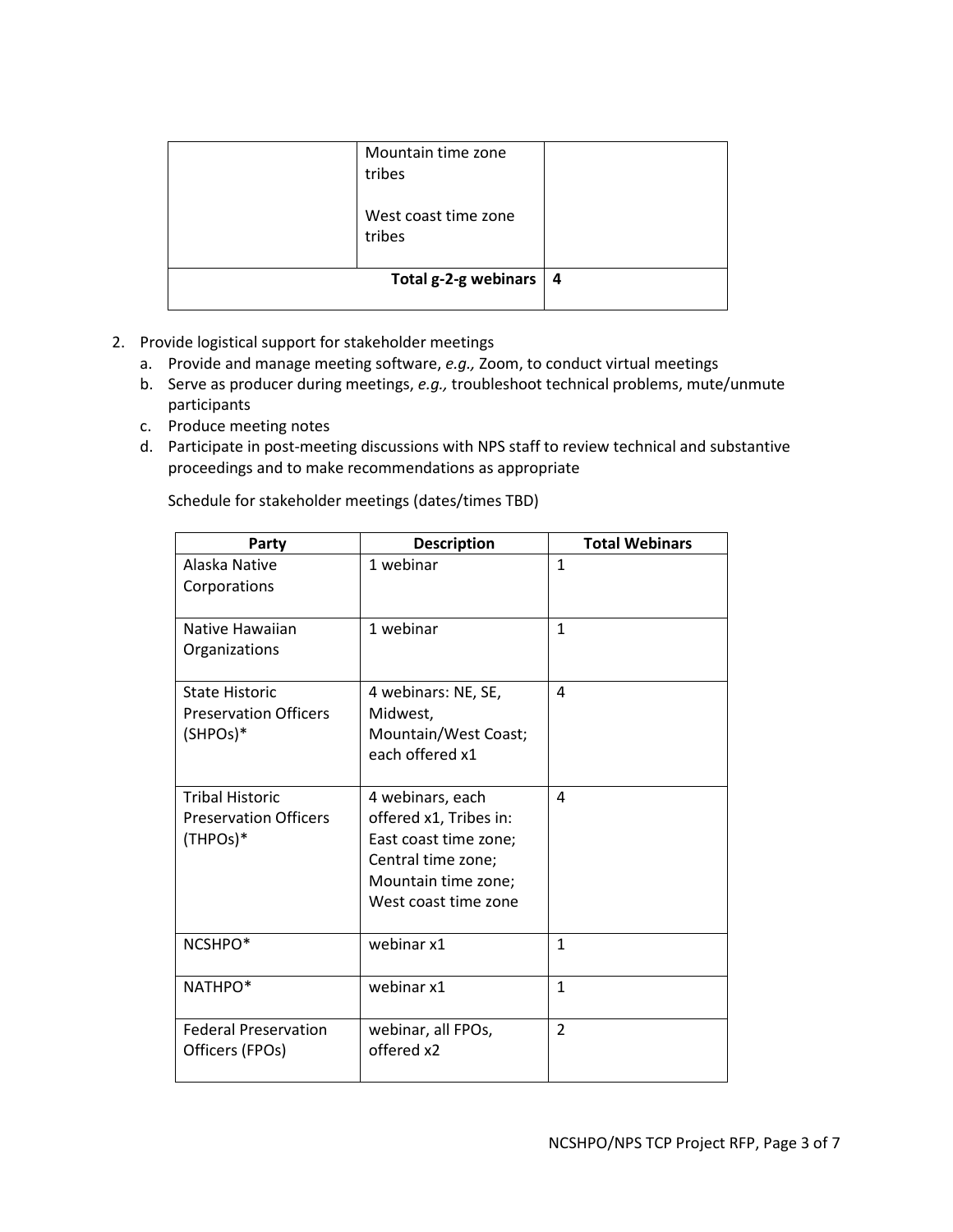| Party                                                                                                                                                                                             | <b>Description</b>  | <b>Total Webinars</b> |  |  |
|---------------------------------------------------------------------------------------------------------------------------------------------------------------------------------------------------|---------------------|-----------------------|--|--|
| Preservation agencies<br>and organizations,<br>including CLG staff and<br>commissions                                                                                                             | webinar, offered x2 | $\mathfrak{p}$        |  |  |
| Public                                                                                                                                                                                            | webinar, offered x2 | $\mathfrak{p}$        |  |  |
| <b>Total public webinars</b>                                                                                                                                                                      |                     | 18                    |  |  |
| *NCSHPO and NATHPO webinars are intended to provide another<br>opportunity for SHPOs/THPOs who may have been unable to attend their<br>regional webinars. They do not replace g-2-g consultation. |                     |                       |  |  |

## 3. Manage comments

Note: Written comments will be managed through the NPS system "Planning, Environment & Public Comment" (PEPC)

- a. Compile, analyze, evaluate, and discuss with NPS staff comments collected through tribal consultation and stakeholder meetings, and via PEPC. This Bulletin reissuance effort is expected to generate a large quantity of comments, and will require the ability to analyze, evaluate, and topically group comments related to National Register criteria (significance and integrity), and the National Register listing process. Frequent interaction with NPS staff will be required. This interaction will most likely occur via email and audio/video calls, but may also involve up to three in-person meetings in Washington, D.C.
- b. Develop and produce a list of proposed revisions/updates to the Bulletin based on the evaluation of the comments received and direction from NPS staff, including but not limited to the potential for both new and revised content, reorganization of chapters, etc.

#### 4. Produce publication

Note: NPS will create the text and images for the TCP Bulletin and will supply these materials to the consultant in electronic format.

- a. Create a distinctive design for the TCP Bulletin
	- i. The TCP Bulletin design shall reflect the gravitas and authority expected of an official document of NPS, yet be a full-color, visually engaging, and graphically legible/readable document.
	- ii. Consultant shall develop two (2) initial design options to present to NPS, and work with NPS staff to refine the final design.
	- iii. Consultant shall meet with NPS staff a minimum of two (2) times to review the proposed design. Meetings are anticipated to be held virtually (teleconference or videoconference) but consultant shall include in their proposal the cost of at least one (1) in-person meeting to be held at NPS offices at 1849 C Street, NW, Washington, D.C.
	- iv. Consultant shall prepare meeting minutes to consist of key points of agreement; direction to consultant from NPS; and "next steps" by consultant.
	- v. Consultant shall not proceed to format and layout until receiving written approval from NPS of the design.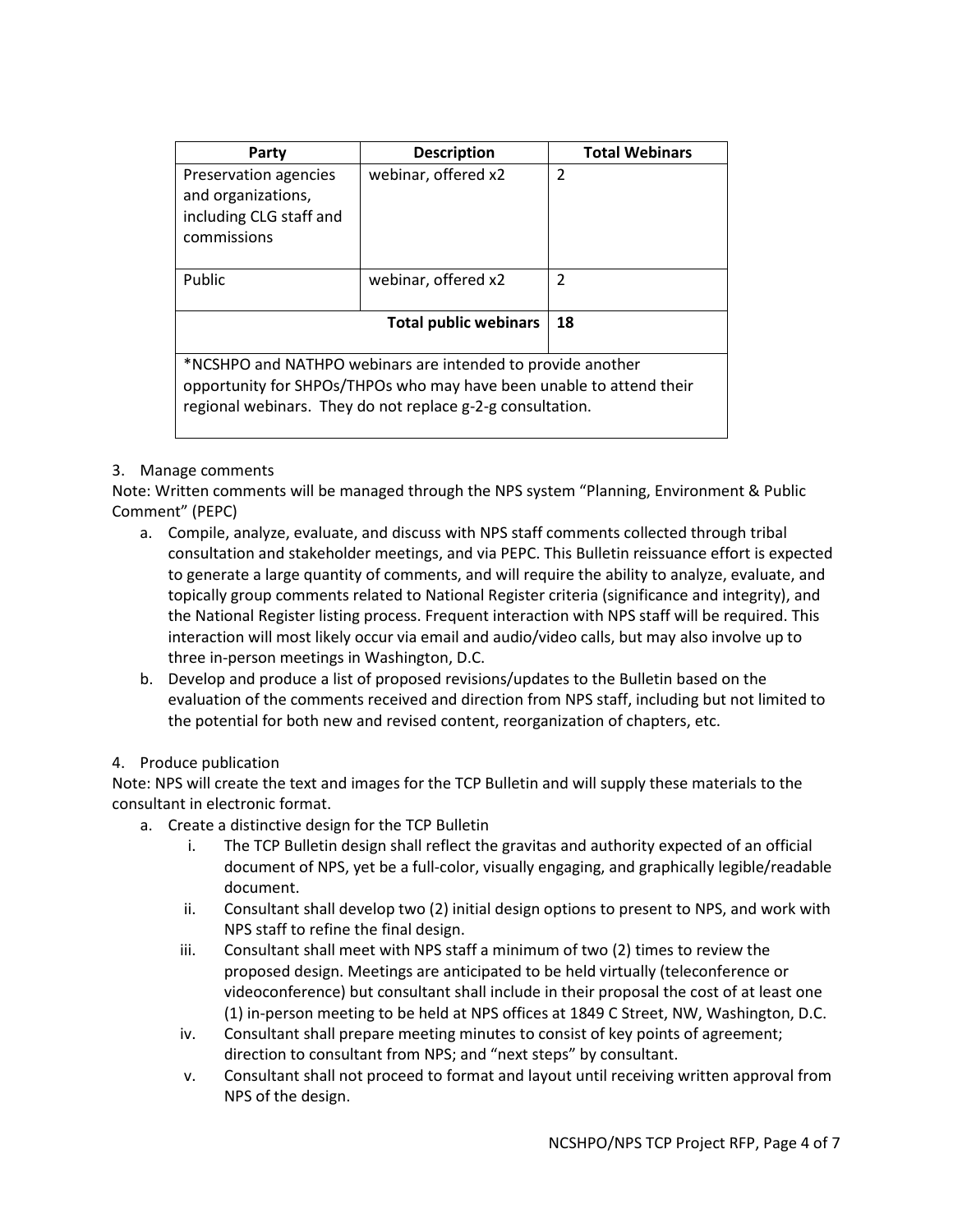- b. Format and layout all text and images
	- i. Consultant shall meet a minimum of three (3) times with NPS staff to review the proposed format and layout.
	- ii. Consultant shall prepare meeting minutes to consist of key points of agreement; direction to consultant from NPS; and "next steps" by consultant.
	- iii. Consultant shall ensure the *TCP Bulletin* is compliant with the United States Workforce Rehabilitation Act of 1973, as amended (508 compliance).
	- iv. Consultant shall not proceed to production until receiving written approval from NPS of the format and layout.
- c. Produce and distribute both hard copy and electronic version of the *TCP Bulletin.*
	- i. Consultant shall produce a 508 compliant electronic version of the TCP Bulletin in PDF format.
	- ii. Consultant shall produce three hundred (300) full-color hard copies of the TCP Bulletin, min. 80-lb. text matte coated paper for the internal pages and min. 100-lb. cover matte coated paper for the cover.
	- iii. Consultant shall mail one hundred (100) hard copies to organizations and institutions as directed by NPS.

## **Required Consultant Qualifications**

The consultant should be a cultural resources management (CRM) firm, organization, or team with demonstrated experience in successfully providing logistical support for government-togovernment consultation and stakeholders meetings; managing comments, including reviewing, analyzing, evaluating, and topically grouping comments; and producing an authoritative cultural resources document for wide distribution.

The Principal Investigator, at minimum, shall meet the following qualification requirements:

- a) Meet the qualifications for a GS-0170-13 Historian as established by the Federal government's Office of Personnel and Management and approved by the NPS.
- b) Have demonstrated knowledge of the National Register nomination process.

The individual designated as the Principal Investigator may not change during the project without prior written approval of NCSHPO and NPS.

#### **Proposal Submissions**

For evaluation purposes, proposals should provide sufficient information to assist NCSHPO and NPS in determining the most qualified consultant for the project. Consultants interested in bidding should submit a written proposal that includes the following elements:

- 1. Name and qualifications of Principal Investigator and proposed staff, including education and experience.
- 2. Specific responsibilities of team members for this project.
- 3. Team structure, including reporting and approval chain.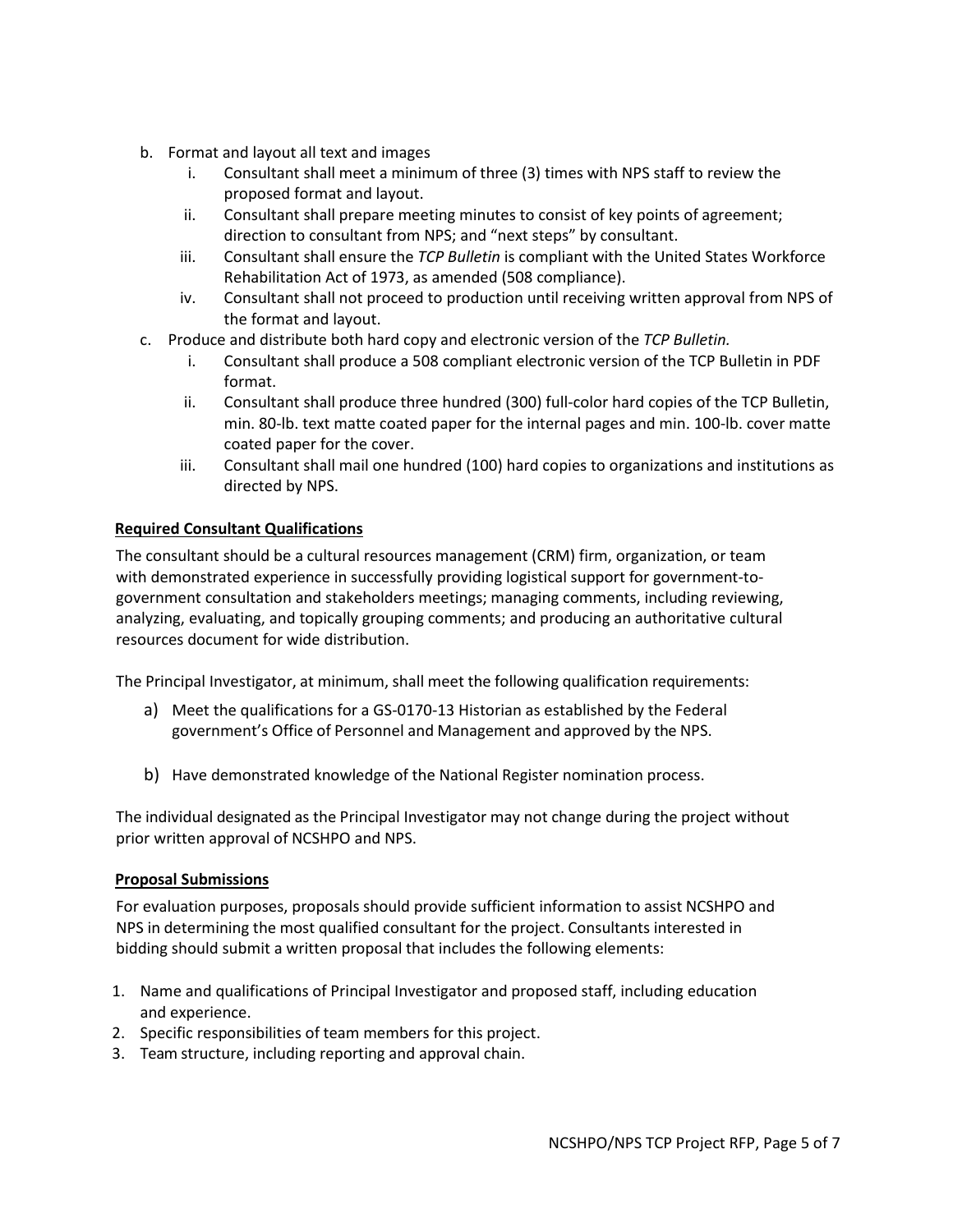- 4. Information on projects of a similar nature and of significant work completed by the consultant in the past five (5) years. Include specific dates and types of services provided, and highlight success in meeting schedules, budgets, and deadlines.
- 5. A list of references (at least three (3), but not more than five (5)) that may be contacted.
- 6. A short narrative that responds to the scope of work as described in this RFP, which demonstrates the consultant's proposed approach to the project and capability to accomplish the desired goals.
- 7. A proposed budget that includes hourly labor rates of project personnel, the number of hours required to complete each task or product, and any necessary and appropriate project travel or supply costs.
- 8. A proposed project schedule.

All proposals must be received **no later than** 5:00 p.m. EST on July 8, 2022. They should be prepared simply and economically, providing a straightforward, concise description of the consultant's qualifications and capabilities to satisfy the requirements of this RFP.

Proposals may be submitted via email in electronic format (MS Word or PDF format) to Ms. Sharon Smith, NCSHPO Business Manager, a[t smith@ncshpo.org.](mailto:smith@ncshpo.org)

NCSHPO will confirm receipt of submissions. However, if there are any issues (*e.g.,* with attachments attaching correctly), the consultant is responsible for resolving these issues with an alternative submission method acceptable to NCSHPO and NPS.

#### **Selection Criteria**

Submittals will be evaluated based on the following factors, presented in no particular order:

- Responsiveness of the proposal to the project's purpose and scope of work.
- Qualifications of Principal Investigator and other key personnel.
- Knowledge of the National Register nomination process and guidance documents.
- Experience providing logistical support for tribal consultations and stakeholder meetings.
- Experience producing professional, engaging publications.
- Ability to meet deadlines and successfully complete contracts of this type.
- Past performance and references.
- Proposed project schedule and budget.

#### **Terms and Conditions**

- A. NCSHPO reserves the right to reject any and all proposals, and to waive minor irregularities in any proposal.
- B. NCSHPO reserves the right to request clarification of information submitted, and to request additional information from any consultant.
- C. NCSHPO and NPS shall not be responsible for any costs incurred by consultants in preparing, submitting, or presenting its response to this RFP.